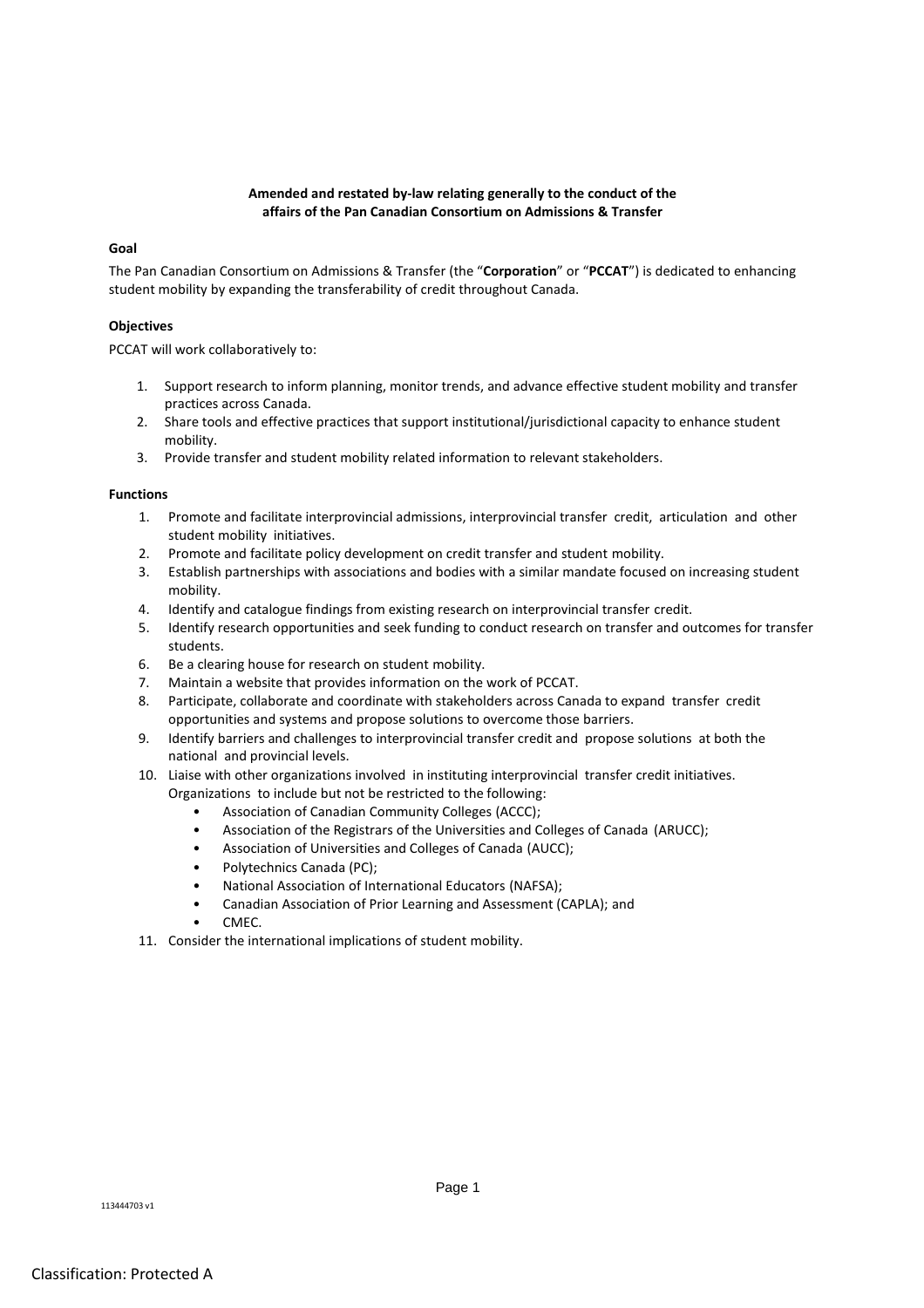## **Roles and Responsibilities**

The Consortium oversees the implementation of strategic goals, objectives and tasks. Subject to applicable law, decisions of the Corporation are made by the council.

The Corporation will be managed by a council that will attempt to include representation from all regions of Canada and the different postsecondary sectors.

At the Annual General Meeting of the Corporation, council members will be elected by the voting members.

The council will be responsible for:

- running the business of the Corporation;
- coordinating the scheduling and developing the agenda for each Corporation meeting;
- ensuring Corporation members are informed of Corporation business in accordance with the terms of their membership;
- arranging for one face to face (or virtual, as applicable) meeting of the Corporation annually;
- arranging for meetings of the Corporation executive via conference calls;
- facilitating an annual strategic planning session of the Corporation that includes:
- a review of the Corporation's constating documents (including its by-laws); and
- the development of a 3 year rolling work plan that outlines priorities for action, outcomes, timeframes and assignment of responsibility; and
- establishing ad hoc committees as needed to carry out tasks.

Prospective members should demonstrate a commitment to:

- work collaboratively to realize the Corporation's goals and objectives;
- be available and willing to undertake or advise on activities related to achieving the desired outcomes of the Corporation; and/ or
- give time to help build the organization as well as support Corporation initiatives.

Prospective members should value:

- direct, transparent communication;
- collaboration, inclusiveness, coherence, objectivity;
- efficiency, making maximum use of resources and structures;
- proactive, thoughtful and considerate participation which encourages the expression of differences of opinion; and
- the integrity of the Corporation and the legitimate institutional roles and responsibilities of all Corporation members.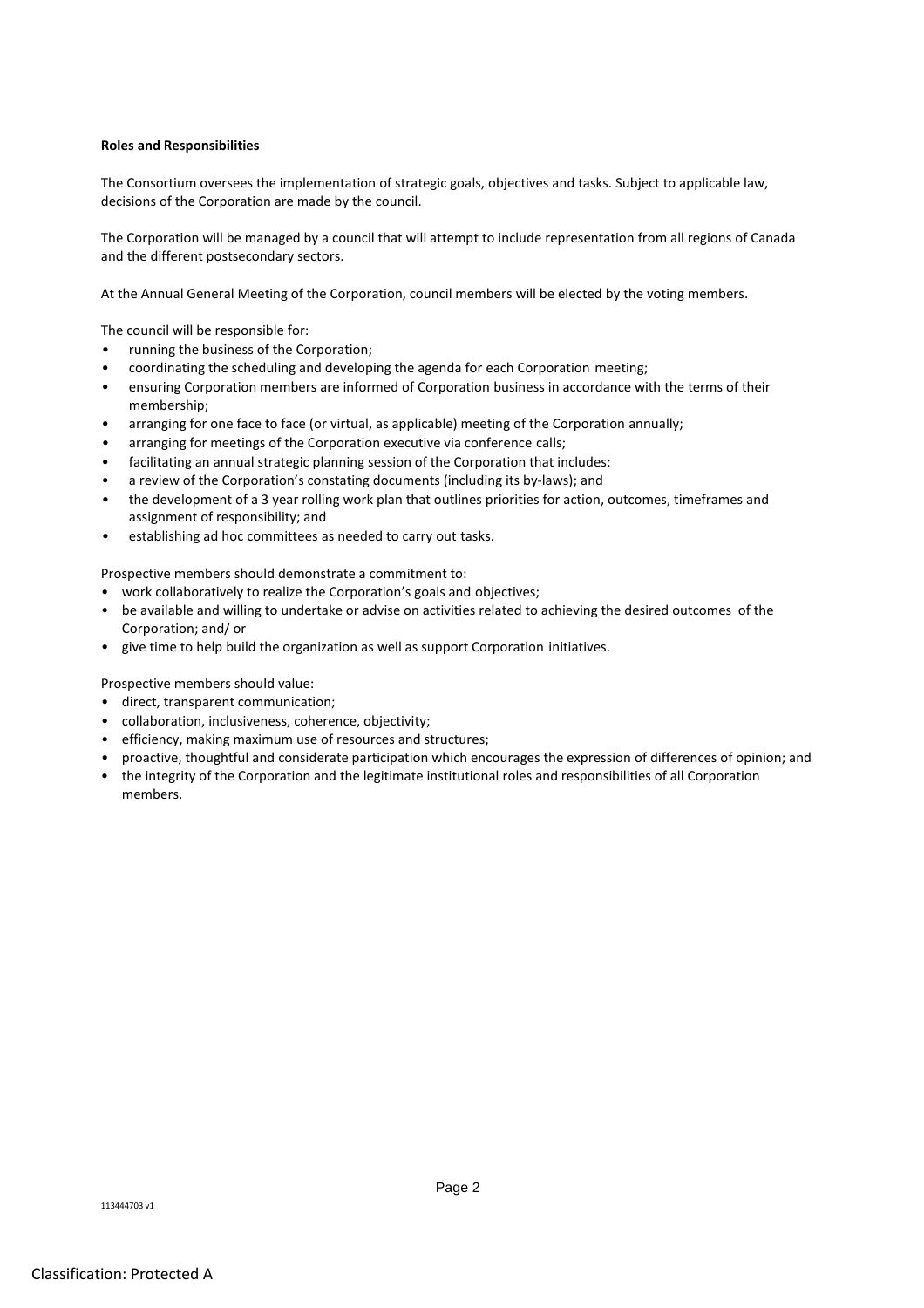# **BE IT ENACTED as a by-law of the Corporation as follows:**

## **1. Definition**

In this by-law and all other by-laws of the Corporation, unless the context otherwise requires:

"**Act**" means the *Canada Not-For-Profit Corporations Act* S.C. 2009, c.23 including the Regulations made pursuant to the Act, and any statute or regulations that may be substituted, as amended from time to time;

"**articles**" means the original or restated articles of incorporation or articles of amendment, amalgamation, continuance, reorganization, arrangement or revival of the Corporation;

"**council**" means the board of directors of the Corporation and "director" means a member of council;

"**by-law**" means this by-law and any other by-law of the Corporation as amended and which are, from time to time, in force and effect;

"**meeting of members**" includes an annual meeting of members or a special meeting of members; "special meeting of members" includes a meeting of any class or classes of members and a special meeting of all members entitled to vote at an annual meeting of members;

"**ordinary resolution**" means a resolution passed by a majority of not less than 50% plus 1 of the votes cast on that resolution;

"**proposal**" means a proposal submitted by a member of the Corporation that meets the requirements of section 163 (Shareholder Proposals) of the Act;

"**Regulations**" means the regulations made under the Act, as amended, restated or in effect from time to time; and

"**special resolution**" means a resolution passed by a majority of not less than two-thirds (2/3) of the votes cast on that resolution.

#### **2. Interpretation**

In the interpretation of this by-law, words in the singular include the plural and vice-versa, words in one gender include all genders, and "person" includes an individual, body corporate, partnership, trust and unincorporated organization.

Other than as specified above, words and expressions defined in the Act have the same meanings when used in these by-laws.

#### **3. Corporate Seal**

The Corporation may have a corporate seal in the form approved from time to time by council. If a corporate seal is approved by council, the secretary and one other appointed member of the council of the Corporation shall be the custodian of the corporate seal.

### **4. Execution of Documents**

Deeds, transfers, assignments, contracts, obligations and other instruments in writing requiring execution by the Corporation may be signed by any two (2) of its officers or directors. In addition, the council may from time to time direct the manner in which and the person or persons by whom a particular document or type of document shall be executed. Any person authorized to sign any document may affix the corporate seal (if any) to the document. Any signing officer may certify a copy of any instrument, resolution, by-law or other document of the Corporation to be a true copy thereof.

## **5. Financial Year**

The financial year end of the Corporation shall be determined by council.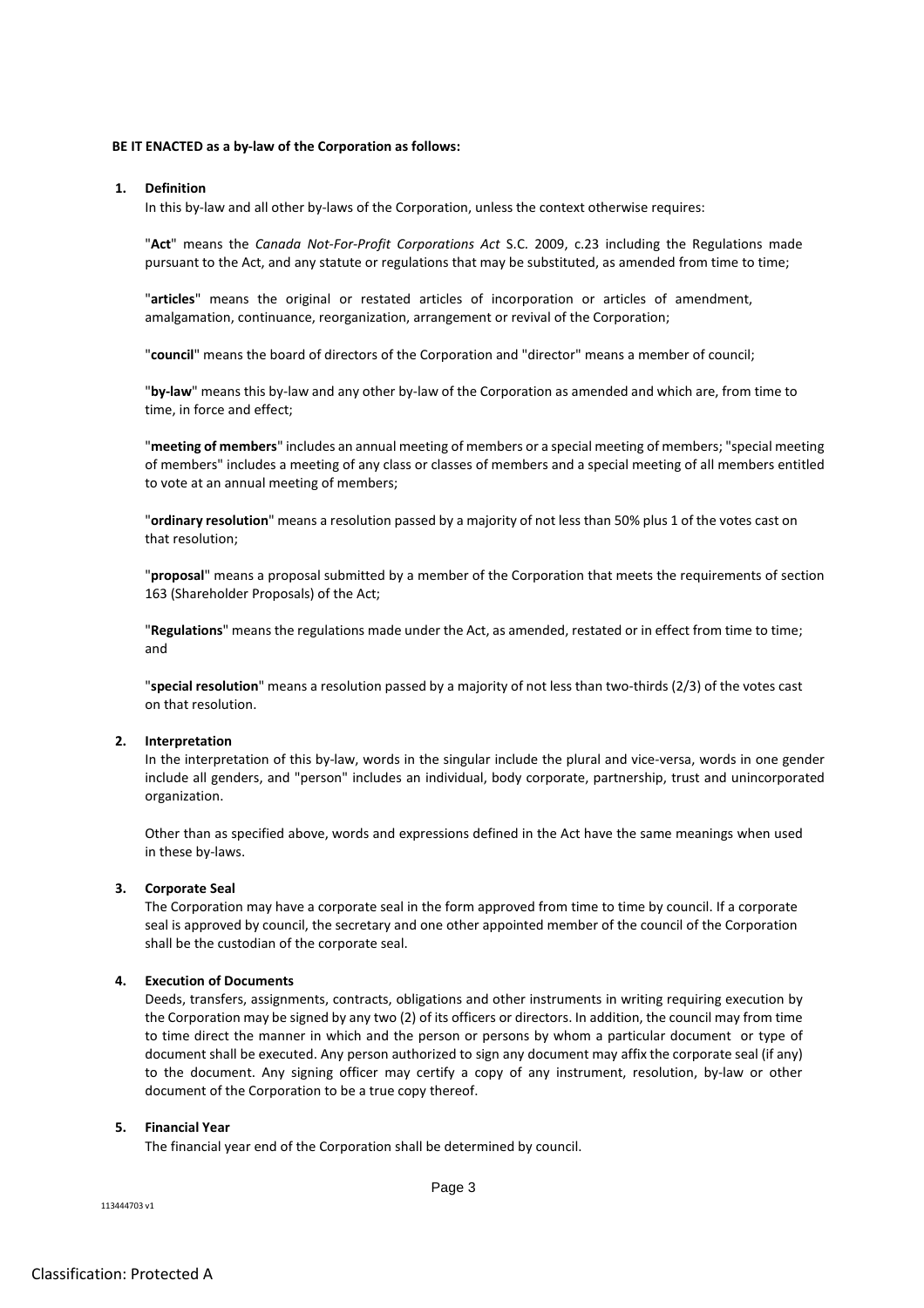# **6. Banking Arrangements**

The banking business of the Corporation shall be transacted at such bank, trust company or other firm or corporation carrying on a banking business in Canada or elsewhere as council may designate, appoint or authorize from time to time by resolution. The banking business or any part of it shall be transacted by an officer or officers of the Corporation and/or other persons as council may by resolution from time to time designate, direct or authorize.

# **7. Borrowing Powers**

If authorized by a by-law which is duly adopted by the directors and confirmed by ordinary resolution of the members, the directors of the Corporation may from time to time:

- i. borrow money on the credit of the Corporation;
- ii. issue, reissue, sell, pledge or hypothecate debt obligations of the Corporation; and
- iii. mortgage, hypothecate, pledge or otherwise create a security interest in all or any property of the Corporation, owned or subsequently acquired, to secure any debt obligation of the Corporation.

Any such by-law may provide for the delegation of such powers by the directors to such officers or directors of the Corporation to such extent and in such manner as may be set out in the by-law.

Nothing herein limits or restricts the borrowing of money by the Corporation on bills of exchange or promissory notes made, drawn, accepted or endorsed by or on behalf of the Corporation.

# **8. Annual Financial Statements**

The Corporation may, instead of sending copies of the annual financial statements and other documents referred to in subsection 172(1) (Annual Financial Statements) of the Act to the members, publish a notice to its members stating that the annual financial statements and documents provided in subsection 172(1) are available at the registered office of the Corporation and any member may, on request, obtain a copy free of charge at the registered office or by prepaid mail.

Subject to the foregoing paragraph, directors will provide members with the Corporation'sfinancial statements, including the public accountant's report, before every annual meeting. These may include a statement of financial position or a balance sheet, a statement of comprehensive income or a statement of retained earnings, a statement of changes in equity or an income statement and a statement of cash flows or a statement of changes in financial position. Subject to the foregoing paragraph, the Corporation will send a copy or a summary of the financial statements or a copy of a publication of the Corporation containing the financial information or a summary of such information to each member not less than 21 days but not more than 60 days before the annual meeting of members or before the day on which a resolution in writing is signed by the members. The financial statements for the Corporation will be posted on its website and members will be notified via email.

# **9. Membership**

Membership in the Corporation shall be available to persons interested in furthering the Corporation's purposes and who have applied for and been accepted into membership in the Corporation by resolution of the council or in such manner as may be determined by the council. All members in good standing shall be entitled to receive notice of and attend all meetings of members of the Corporation. Subject to the Act, only members holding membership interests carrying the right to vote shall be entitled to vote at meetings of members of the Corporation. The following sets out the classes of membership:

# *Historical Member*

Historical members ("**Historical Members**") are those persons and entities who have, prior to the date hereof, registered for and have attended at least one (1) conference of the Corporation within the last three (3) years and have been accepted into the membership by resolution of council or in such other manner as may have been determined by council. Each Historical Member shall be entitled to receive notice of, attend and vote at all meetings of the members of the Corporation until such Historical Member is no longer a Historical Member. A Historical Member shall remain a Historical Member for a term up to thirteen (13) months or until the last day of the upcoming conference, whichever is later.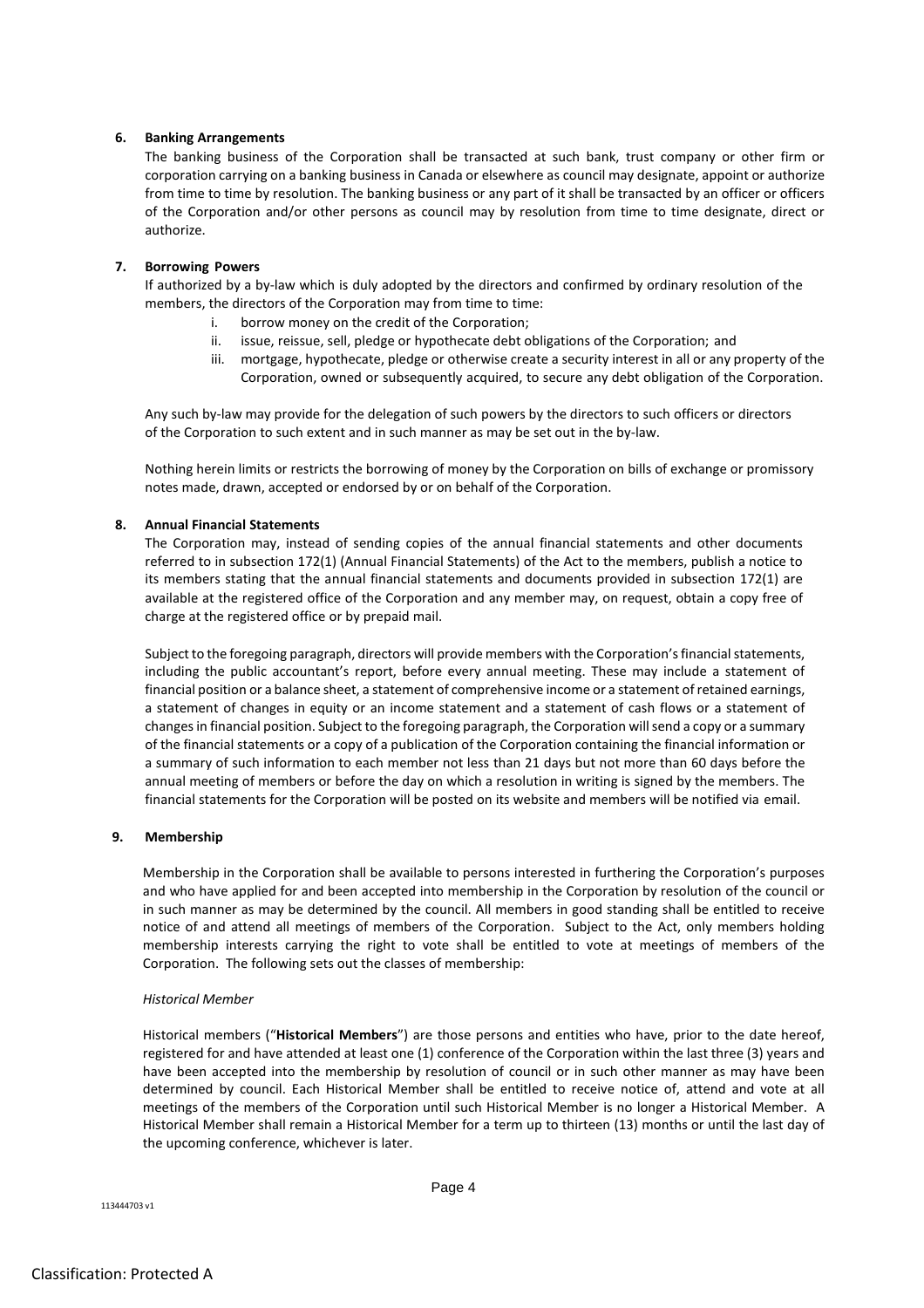Historical Members may terminate their membership early by contacting the secretary of the Corporation via email or formal written letter. Membership fees for Historical Members are non-refundable.

Following the date hereof, no new Historical Members will be admitted as members of the Corporation.

## *Institutional Member*

In order for a member to be eligible to be an institutional member ("**Institutional Members**"), it must be a Canadian public postsecondary educational institution or Indigenous educational institution offering postsecondary programs. Private and out-of-country postsecondary institutions that have been authorized by Canadian provincial or territorial or federal governments to grant degrees in their jurisdiction, that are members of a provincial transfer or equivalent organization, and that are recognized by a Canadian or an international quality assurance body deemed appropriate by the Corporation may also be eligible for institutional membership. Institutional Members are eligible to participate actively in the work of PCCAT. While the number of designated representatives may vary depending upon the Institutional Membership category (as set out below), each Institutional Member shall be entitled to receive notice of, attend and vote at all meetings of members of the Corporation. Each Institutional Member shall have one vote on all matters considered at meetings of members of the Corporation. The following are the categories of Institutional Members, which are determined by total operating revenue:

| <b>Institutional Member</b> | <b>Total Operating Revenue</b> | # of Designated | # votes |
|-----------------------------|--------------------------------|-----------------|---------|
| Category                    | (annual)                       | Representatives |         |
|                             | \$450M+                        | Unlimited       |         |
|                             | \$200M - \$449M                | Up to 6 reps    |         |
|                             | \$100M - \$199M                | Up to 4 reps    |         |
|                             | Less than \$100M               | Up to 2 reps    |         |

#### *Transfer Organization Member*

In order for a member to be eligible to be a transfer organization member ("**Transfer Organization Members**"), it must be a not-for-profit organization, government unit or agency, or similar organization with jurisdictional responsibility for postsecondary education transfer (e.g. Provincial CATs, Government agencies and secretariats). Each Transfer Organization Member shall be entitled to receive notice of, attend and vote at all meetings of members of the Corporation. A Transfer Organization Member may include up to four designated representatives but is limited to only one vote on all matters considered at meetings of members of the Corporation.

| Membership Type                     | # of Designated Representatives | 4 votes |
|-------------------------------------|---------------------------------|---------|
| <b>Transfer Organization Member</b> | Up to 4 reps                    |         |

#### *Associate Member*

In order for a member to be eligible to be an associate member ("**Associate Member**"), such member must be an individual, corporation, partnership, government department, or similar entity with interest in the work of PCCAT. Not-for-profit organizations or professional membership associations within the postsecondary education sector in Canada are eligible to be Associate Members. Individuals from postsecondary education institutions who do not hold an Institutional Membership but are interested in the work of PCCAT are eligible to be Associate Members. Subject to the Act, no Associate Member shall be entitled to receive notice of, attend or vote at any meeting of members of the Corporation.

| Membership<br><b>Type</b> | Representatives<br># of<br>Designated | votes      |
|---------------------------|---------------------------------------|------------|
| . Member<br>Associate     |                                       | Non-votinc |

#### *Student Member*

Full time students with interest in the work of PCCAT are eligible to be a student member ("**Student Member**").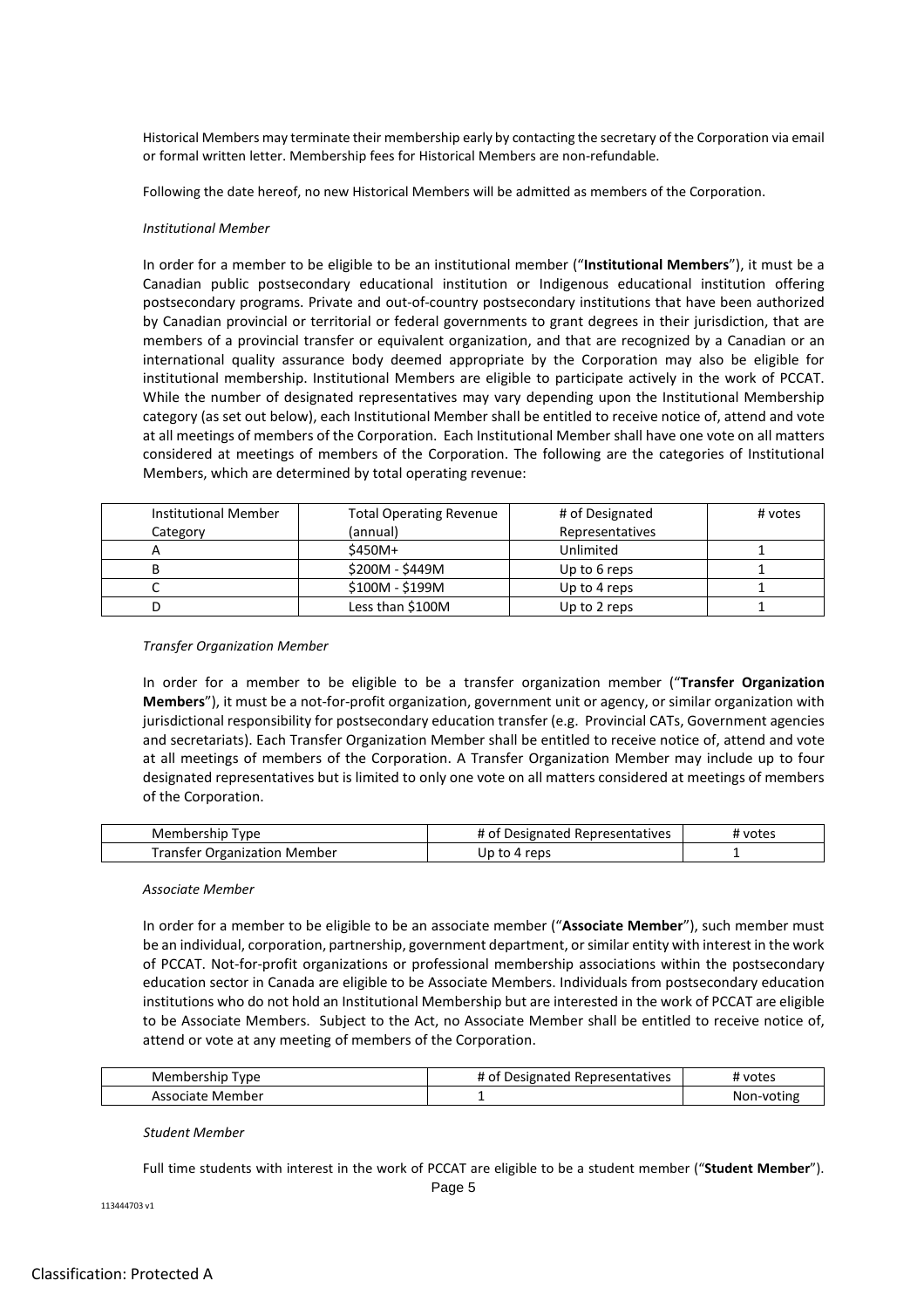Subject to the Act, no Student Member shall be entitled to receive notice of, attend or vote at any meeting of members of the Corporation.

| vpe<br>embership.<br>.<br>wlem. | <br>Representatives<br>Designated<br>4 OI | votes                                 |
|---------------------------------|-------------------------------------------|---------------------------------------|
| . Member<br>→TUNAPT             |                                           | $-1$ is $-$<br>-votin⊾<br>.√on∹<br>NC |

# **10. Membership Fees**

Council shall make recommendations concerning fees for Institutional Members and Transfer Organization Members for ratification by members. The general fee structure shall be reviewed at the end of each five-year period, or earlier at the determination of council.

# **11. Notice of Members Meeting**

Subject to the Act, notice of the time and place of a meeting of members shall be given to each member eligible to vote at such meeting in one of the following ways:

- a. notice by e-mail to each such member entitled to vote at the meeting, no more than 60 days and no fewer than 21 days before the meeting date;
- b. notice by electronic or other communications facility to each such member entitled to vote at the meeting, no more than 35 days and no fewer than 21 days before the meeting date and;
- c. notice posted on the PCCAT website no fewer than 21 days before the meeting date.

# **12. Members Calling a Members' Meeting**

Council shall call a special meeting of members in accordance with Section 167 of the Act, on written requisition of members carrying not less than 20% of all voting rights. If the directors do not call a meeting within twentyone (21) days of receiving the requisition, any member who signed the requisition may call the meeting. It should be noted that directors are not obliged to call a meeting if:

- a. the directors have already established a record date for determining members entitled to receive notice of a meeting of members (i.e. the directors have already started the process to call a members meeting);
- b. the directors have already called a meeting, or
- c. the business stated in the requisition is improper in that:
	- i. it is intended to enforce a personal claim or redress a personal grievance against the Corporation, or its directors, officers, members or creditors;
	- ii. it does not relate in a significant way to the activities or affairs of the Corporation;
	- iii. not more than 2 years before the receipt of the proposal, the member failed to raise the matter covered by the proposal at a meeting of members;
	- iv. it is substantially the same as a proposal previously submitted to members less than five (5) years prior to the date of requisition and it did not receive the minimum required support at that meeting; or
	- v. the rights to submit proposals are being abused to secure publicity.

# **13. Special Meetings**

Special meetings of members may also be called by the directors to make decisions concerning special business. Special business is considered to be any business other than the annual business to be transacted at an annual meeting of members. If an annual meeting includes special business, it is to be called an "annual and special meeting of members."

Whenever special business is included on the agenda of a meeting, the notice of the meeting must state the nature of that business in sufficient detail and also state the text of any special resolution to be submitted to the meeting. The meeting may be conducted by using a telephonic, electronic or other communication facility so long as all participants can communicate adequately with each other during the meeting.

# **14. Absentee Voting at Members' Meetings**

Pursuant to Section 171(1) of the Act, a member entitled to vote at a meeting of members may vote: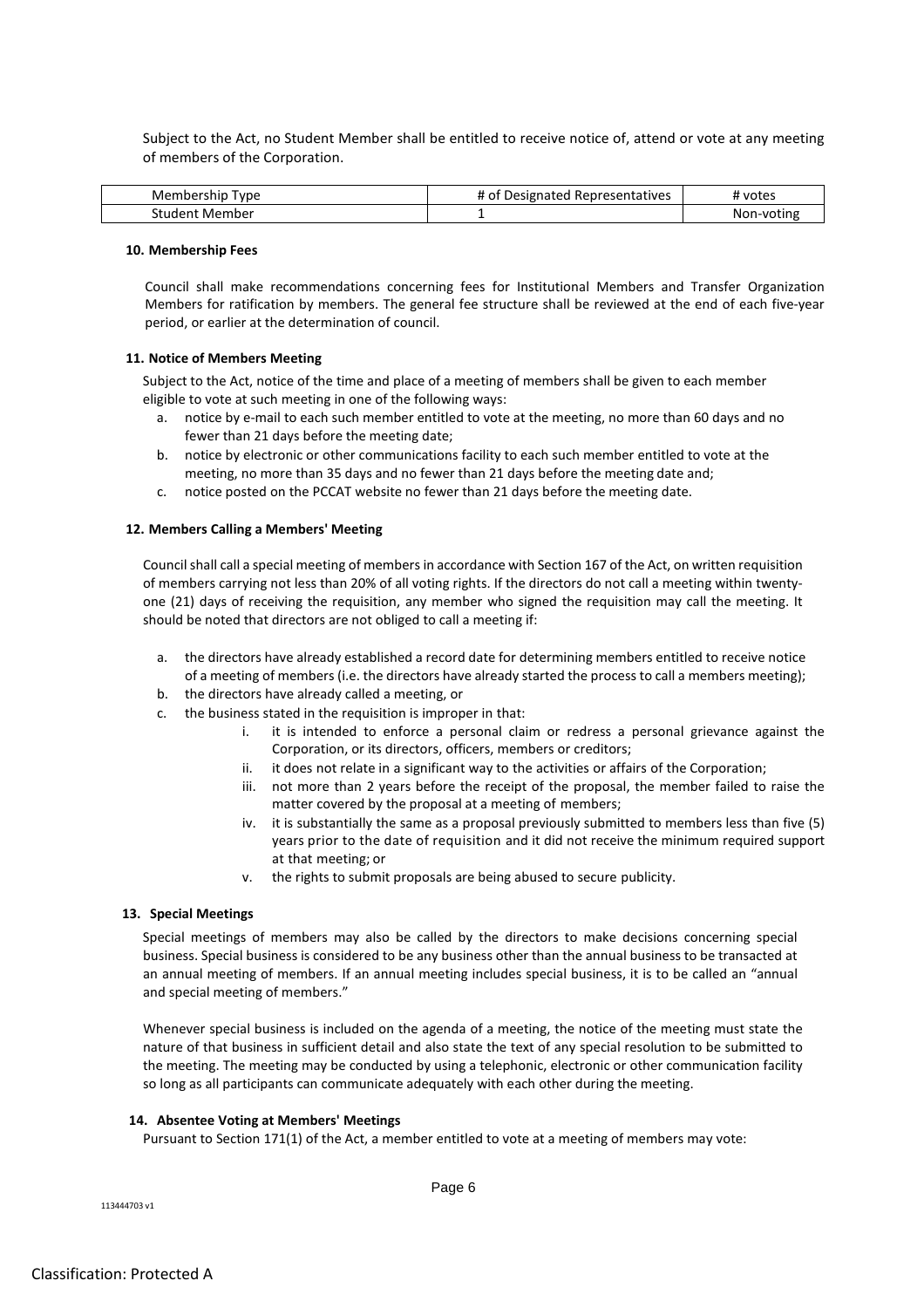# 1) by mailed in ballot;

2) by means of telephonic, electronic or other communication facility; and

3) by proxy by appointing in writing a proxy holder, and one or more alternate proxy holders, who are not required to be members, to attend and act at the meeting in the manner and to the extent authorized by the proxy and with the authority conferred by it subject to the following requirements:

- a. a proxy is valid only at the meeting in respect of which it is given or at a continuation of that meeting after an adjournment;
- b. a member may revoke a proxy by depositing an instrument or act in writing executed or, in Quebec, signed by the member or by their agent or mandatory
	- i. at the registered office of the Corporation no later than the last business day preceding the day of the meeting, or the day of the continuation of that meeting after an adjournment of that meeting, at which the proxy is to be used; or
	- ii. with the chairperson of the meeting on the day of the meeting or the day of the continuation of that meeting after an adjournment of that meeting;
- c. a proxy holder or an alternate proxy holder has the same rights as the member by whom they were appointed, including the right to speak at a meeting of members in respect of any matter, to vote by way of ballot at the meeting, to demand a ballot at the meeting and, except where a proxy holder or an alternate proxy holder has conflicting instructions from more than one member, to vote at the meeting by way of a show of hands;
- d. if a form of proxy is created by a person other than the member, the form of proxy shall
	- i. indicate, in bold-face type,
		- A. the meeting at which it is to be used,
		- B. that the member may appoint a proxy holder, other than a person designated in the form of proxy, to attend and act on their behalf at the meeting, and
		- C. instructions on the manner in which the member may appoint the proxy holder;
	- ii. contain a designated blank space for the date of the signature;
	- iii. provide a means for the member to designate some other person as proxy holder, if the form of proxy designates a person as proxy holder;
	- iv. provide a means for the member to specify that the membership registered in their name is to be voted for or against each matter, or group of related matters, identified in the notice of meeting, other than the appointment of a public accountant and the election of directors;
	- v. provide a means for the member to specify that the membership registered in their name is to be voted or withheld from voting in respect of the appointment of a public accountant or the election of directors; and
	- vi. state that the membership represented by the proxy is to be voted or withheld from voting, in accordance with the instructions of the member, on any ballot that may be called for and that, if the member specifies a choice under subparagraph (iv) or (v) with respect to any matter to be acted on, the membership is to be voted accordingly;
- e. a form of proxy may include a statement that, when the proxy is signed, the member confers authority with respect to matters for which a choice is not provided in accordance with subparagraph (*d*)(iv) only if the form of proxy states, in bold-face type, how the proxy holder is to vote the membership in respect of each matter or group of related matters;
- f. if a form of proxy is sent in electronic form, the requirements that certain information be set out in bold-face type are satisfied if the information in question is set out in some other manner so as to draw the addressee's attention to the information; and
- g. a form of proxy that, if signed, has the effect of conferring a discretionary authority in respect of amendments to matters identified in the notice of meeting or other matters that may properly come before the meeting must contain a specific statement to that effect.

Pursuant to Section 197(1) of the Act, a special resolution of the members (and if Section 199 applies, a special resolution of the applicable class of members) is required to make any amendment to the articles or by-laws of the Corporation to change this method of voting by members not in attendance at a meeting of members.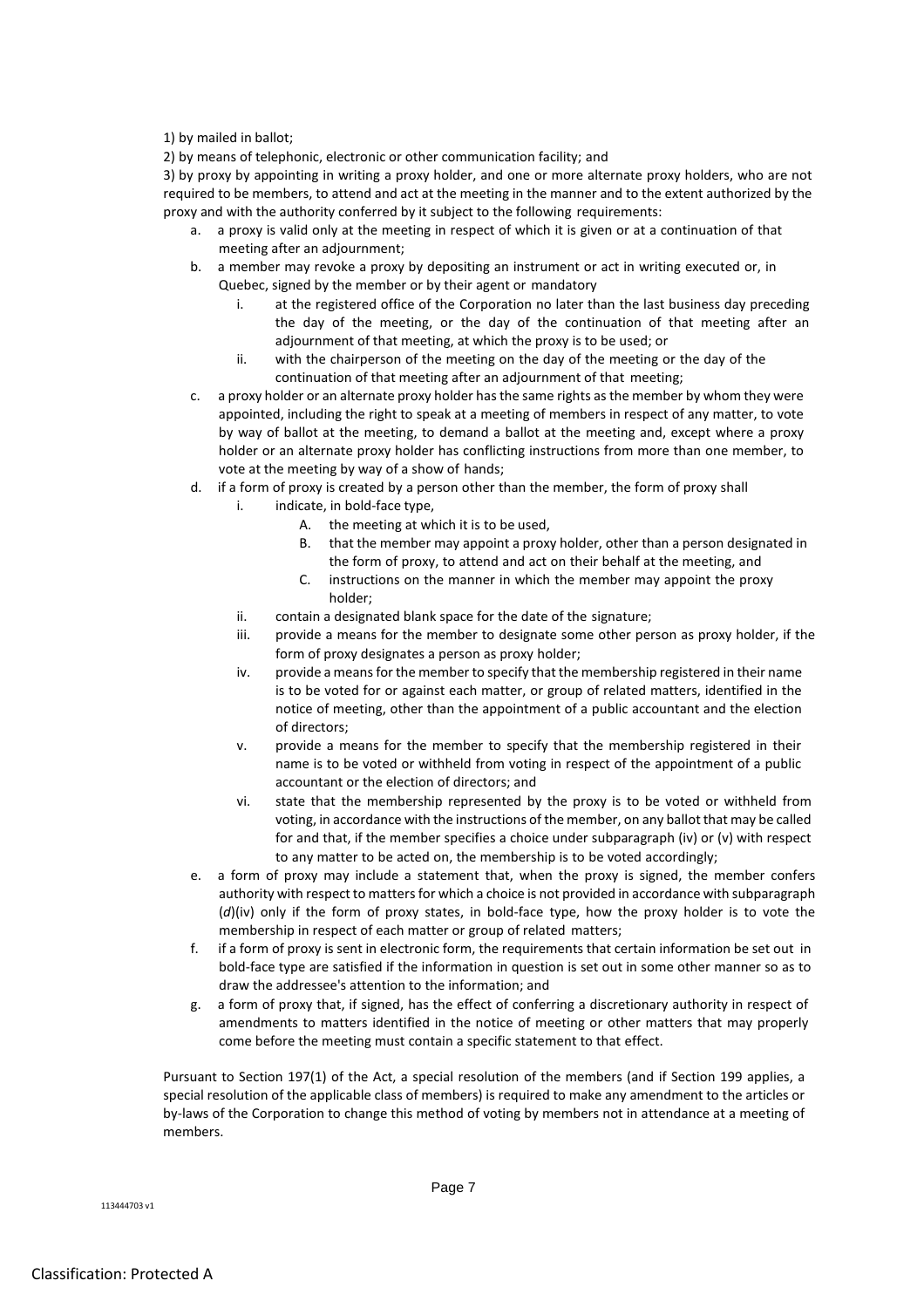# **15. Membership Dues**

Members shall be notified in writing (electronic communication) of the membership dues at any time payable by them and, if any are not paid within three (3) calendar months of the membership renewal date the members in default shall automatically cease to be members of the Corporation.

## **16. Termination of Membership**

A membership in the Corporation is terminated when:

- a. the member organization is dissolved;
- b. a member fails to maintain any qualifications for membership described in the section on membership conditions of these by-laws;
- c. the member resigns by delivering a written resignation to the chair of the Corporation in which case such resignation shall be effective on the date specified in the resignation;
- d. the member is expelled in accordance with any discipline of members section or is otherwise terminated in accordance with the articles or by-laws;
- e. the member's term of membership expires; or
- f. the Corporation is liquidated or dissolved under the Act.

### **17. Effect of Termination of Membership**

Subject to the articles, upon any termination of membership, the rights of the member, including any rights in the property of the Corporation, automatically cease to exist.

### **18. Cost of Publishing Proposals for Annual Members' Meetings**

The member who submitted the proposal shall pay the cost of including the proposal and any statement in the notice of meeting at which the proposal is to be presented unless otherwise provided by ordinary resolution of the members present at the meeting.

# **19. Place of Members' Meeting**

The annual meeting of members must be held in Canada at a place specified in the by-laws or, if the by- laws do not contain such a provision, at a place that the directors determine. An annual meeting may be held outside of Canada only if permitted by the Corporation's articles or if all of the members entitled to vote at the meeting agree. A person is deemed present in a meeting if participating by means of a telephonic, an electronic or other communication facility that permits all participants to communicate adequately with each other during the meeting.

#### **20. Persons Entitled to be Present at Members' Meetings**

Members, directors, the public accountant of the Corporation and such persons or entities who the council admits are entitled to be present at a meeting of members. However, only those members entitled to vote at the members' meeting according to the provisions of the Act, articles and by-laws are entitled to cast a vote at the meeting.

#### **21. Agenda for an Annual Meeting**

The agenda for an annual meeting, which should be included with the notice of meeting sent to members, should include the following items: consideration of the financial statements, receipt of report from the public accountant, appointment of a public accountant (or, in the case of a designated corporation, a resolution of the members to dispense with the appointment of a public accountant) and election of directors. The directors may also include other items of business on the agenda.

#### **22. Chair of Members' Meetings**

In the event that the chair and the vice-chair are absent, the members who are present and entitled to vote at the meeting shall choose one of their numbers to chair the meeting.

## **23. Quorum at Members' Meetings**

A quorum of members must be present in order to make decisions at the annual or special meetings of members. Without a quorum, any business carried out at a meeting is not binding on the Corporation. A quorum at any meeting of the members (unless a greater number of members are required to be present by the Act) shall be 20% of the members entitled to vote at the meeting. If a quorum is present at the opening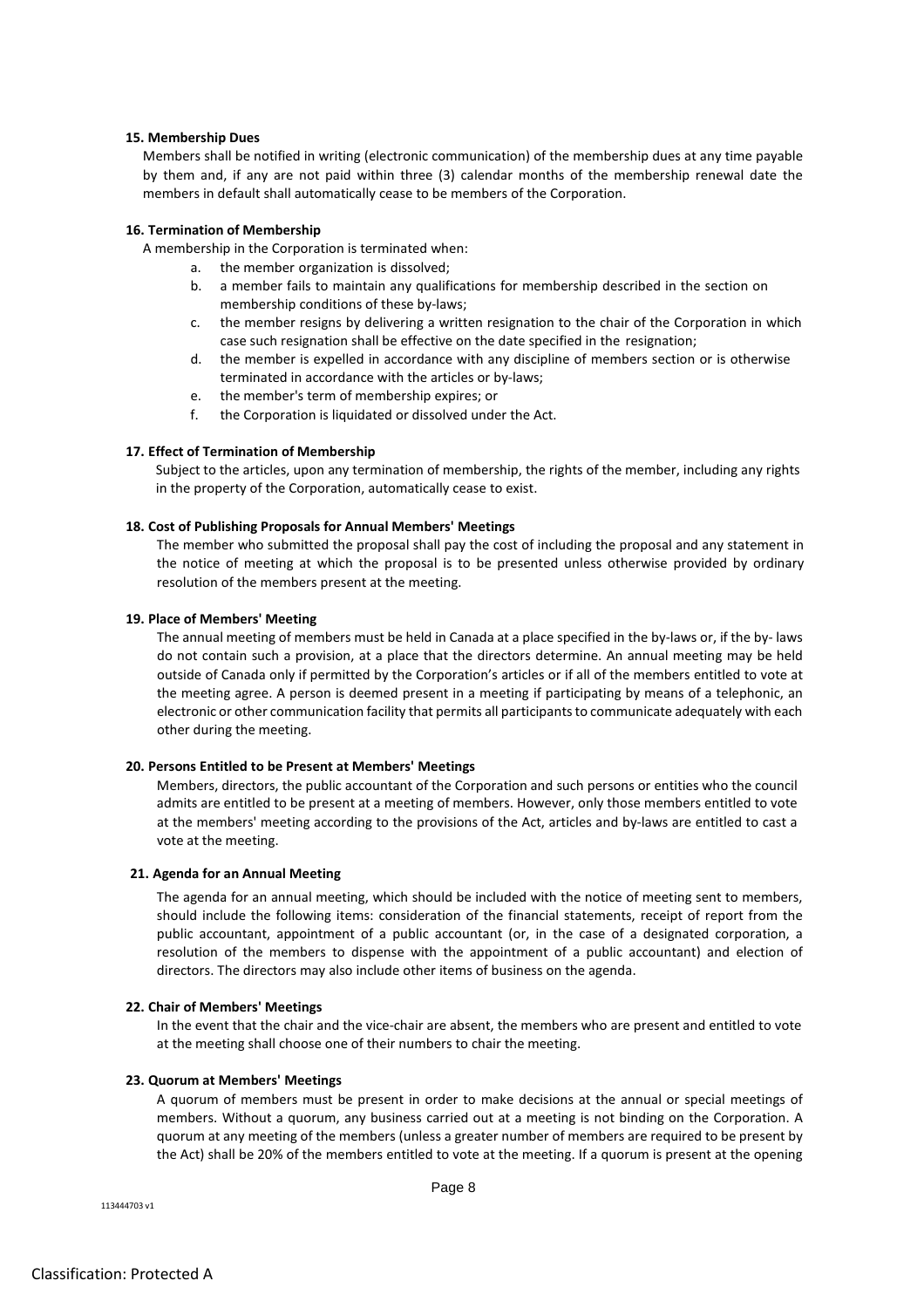of a meeting of members, the members present may proceed with the business of the meeting even if a quorum is not present throughout the meeting.

## **24. Member Resolutions**

Members make decisions by voting on resolutions, which can either be passed at members' meetings or adopted by signing written resolutions instead of holding meetings. Decisions can be made by ordinary, special or unanimous resolutions or by consensus decision-making as defined by the Act. The articles may also require a greater number of members' votes to make a decision than are required by the Act.

### **25. Member Agreements**

Voting members of PCCAT may wish to enter into an agreement on how they will vote on certain issues. Voting members may also enter into a unanimous member agreement that permits decision-making power to be transferred from the directors to the members, as long as the Corporation is not a soliciting corporation under the Act.

### **26. Votes to Govern at Members' Meetings**

At any meeting of members every question shall, unless otherwise provided by the articles or by-laws or by the Act, be determined by a majority of the votes cast on the questions. Each member entitled to vote shall have one vote. Where there may be more than one representative from a member institution/organization at the meeting, the member will designate one representative to vote.

# **27. Electronic Meetings and Electronic Voting**

If the directors or members intend to call a meeting, they may decide that the meeting should be held entirely by using a telephonic, electronic or other communication facility. The communications system used must permit all participants to communicate adequately with each other during the meeting. A person participating in a meeting by such means is deemed to be present at the meeting.

## **28. Meetings and Resolutions Given in Writing**

PCCAT will hold a members meeting within 18 months of the date the Corporation comes into existence. After that, annual meetings will be held no later than 15 months from the last preceding annual meeting and in any event not later than 6 months after its preceding financial year end.

Alternatively, the members eligible to vote may sign a resolution in writing instead of holding a meeting. A properly signed resolution in writing is just as valid as if it had been passed at a meeting of members. A resolution in writing must be signed by all members who would have been entitled to vote at the annual meeting and must be retained in the Corporation'srecords. It should be noted that the members may not sign a resolution in writing instead of holding a meeting if a meeting has been called to replace:

- a. a director and the director has provided a written statement explaining his/her resignation or opposition to being removed;
- b. or the public accountant and the public accountant has provided a written statement explaining his/her resignation or opposition to being removed.

# **29. Minutes**

The Corporation must keep a written record ("minutes") of each meeting of members. The minutes of meetings should be kept in the Corporation's minute book or other device where the minutes and resolutions of the Corporation are recorded. Minutes of meetings usually include the following information:

- a. where and when the meeting was held;
- b. who attended;
- c. the results of any voting in the form of resolutions; and
- d. resolutions of members and of any committee of members in the Corporation's minute book.

e.

# **30. Board of Directors (Council members)**

Council shall consist of up to fourteen (14) council members representing member organizations including four (4) officers (chair, vice-chair, secretary, treasurer). Only individuals representing Institutional Members or Transfer Organization Members may hold an officer position. No more than two (2) council members may hold individual memberships. Where possible, the past chair shall remain a director for a period of at least one (1) year following their term as chair. PCCAT aims to achieve representation across Canada on its council.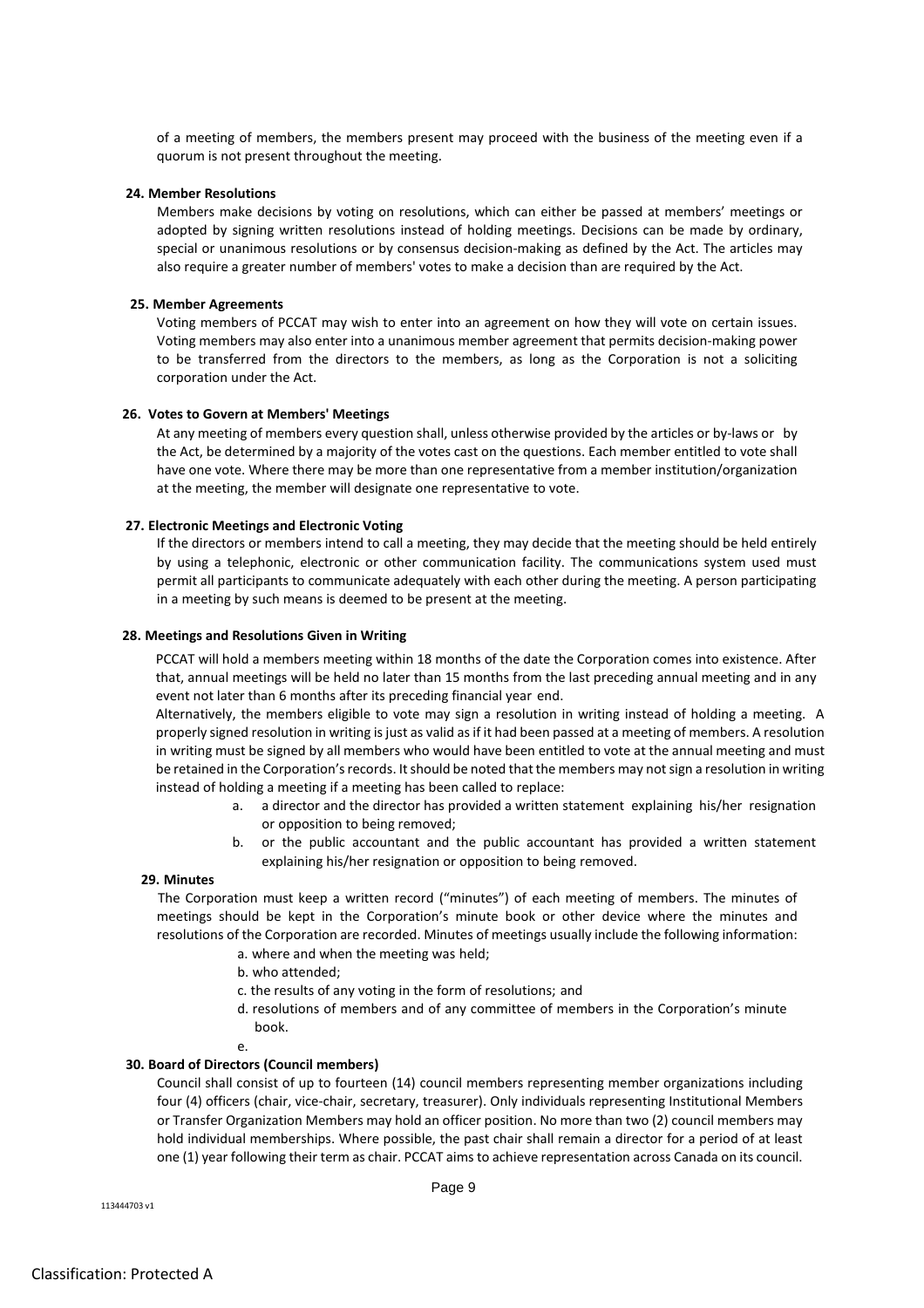# **31. Term of Office of Directors**

At the first election of officers and directors following the approval of this by-law, officers and directors shall be elected for a two-year term and may be renewed.

# **32. Calling of Meetings of Council**

Meetings of council may be called by the chair, the vice-chair or any two (2) directors at any time.

# **33. Notice of Meeting of Council**

Notice of the time and place for the holding of a meeting of council shall be given in the manner provided in the section on giving notice of meeting of directors of this by-law to every director of the Corporation not less than 21 days before the time when the meeting is to be held. Notice of a meeting shall not be necessary if all of the directors are present, and none objects to the holding of the meeting, or if those absent have waived notice of or have otherwise signified their consent to the holding of such meeting.

Notice of an adjourned meeting is not required if the time and place of the adjourned meeting is announced at the original meeting. Unless the by-law otherwise provides, no notice of meeting need specify the purpose or the business to be transacted at the meeting except that a notice of meeting of directors shall specify any matter referred to in subsection 138(2) (Limits on Authority) of the Act that is to be dealt with at the meeting.

# **34. Regular Meetings of Council**

Council may appoint a day or days in any month or months for regular meetings of council at a place and hour to be named. A copy of any resolution of council fixing the place and time of such regular meetings of council shall be sent to each director forthwith after being passed, but no other notice shall be required for any such regular meeting except if subsection 136(3) (Notice of Meeting) of the Act requires the purpose thereof or the business to be transacted to be specified in the notice.

# **35. Votes to Govern at Meetings of Council**

At all meetings of council, every question shall be decided by a majority of the votes cast on the question. In case of an equality of votes, the chair of the meeting in addition to an original vote shall have a second or casting vote.

# **36. Committees of Council**

Council may from time to time appoint any committee or other advisory body, as it deems necessary or appropriate for such purposes and, subject to the Act, with such powers as council shall see fit. Any such committee may formulate its own rules of procedure, subject to such regulations or directions as council may from time to time make. Any committee member may be removed by resolution of council.

# **37. Appointment of Officers**

Council may appoint officers on an annual or more frequent basis, specify their duties and, subject to the Act, delegate to such officers the power to manage the affairs of the Corporation. A director may be appointed to any office of the Corporation. Two or more offices may be held by the same person.

# **38. Description of Offices and Terms**

Council members (directors) will be elected by the membership at the Annual General Meeting of the Corporation. In addition, the council will have representation from a minimum of three regions.

Unless otherwise specified by council (which may, subject to the Act modify, restrict or supplement such duties and powers), the offices of the Corporation, if designated and if officers are appointed, shall have the following duties and powers associated with their positions:

a. Chair – The chair shall be a director. The chair shall, when present, preside at all meetings of council and of the members. The chair shall have such other duties and powers as council may specify including the responsibility for implementing the strategic plan and policies of the Corporation. Subject to the authority of the council, the chair shall have general supervision of the affairs of the Corporation. The term for the chair will be 2 years with the option to be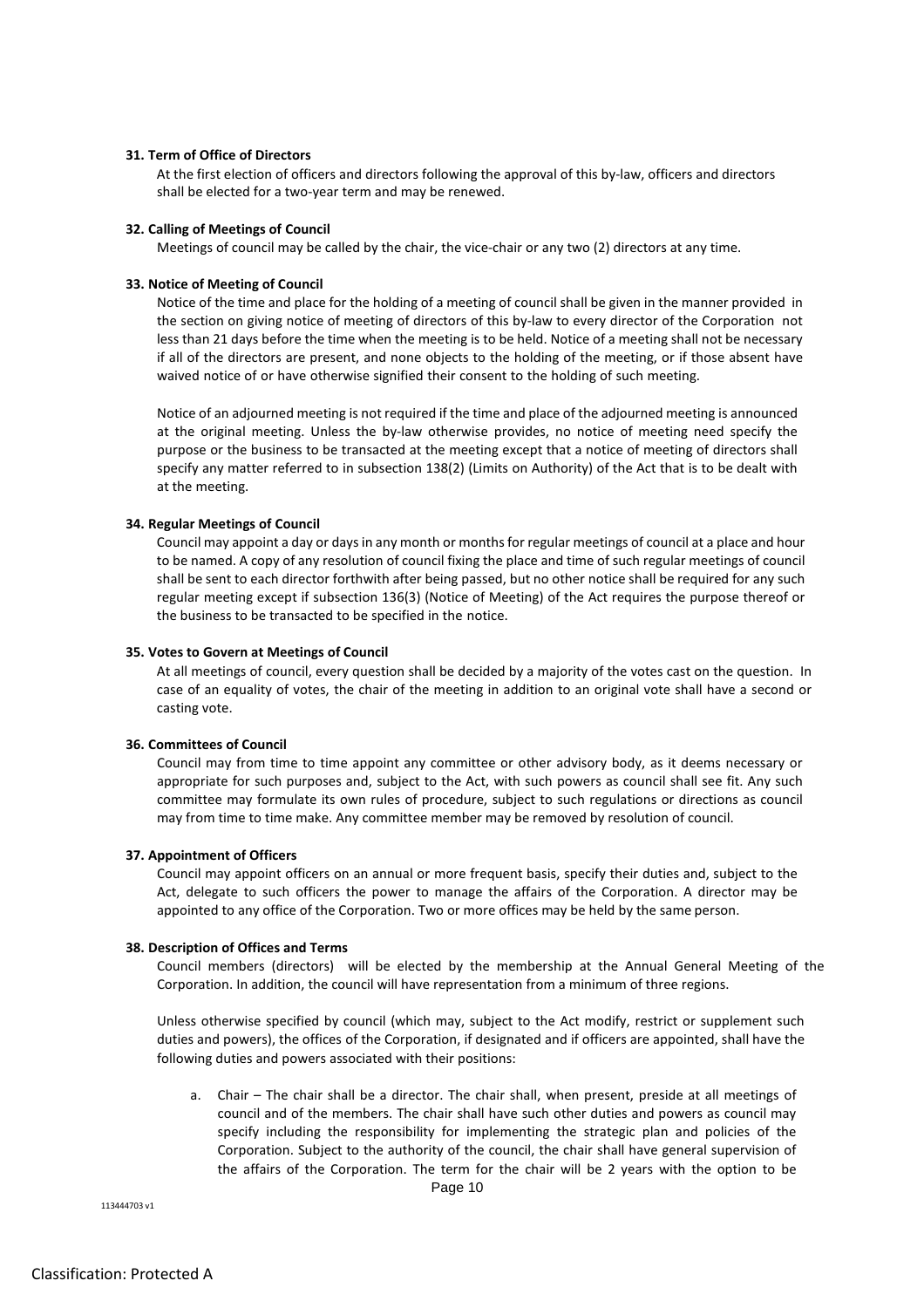reappointed for one additional term.

- b. Vice-Chair The vice-chair shall be a director. If the chair is absent or is unable or refuses to act, the vice-chair shall, when present, preside at all meetings of council and of the members. The vicechair shall have such other duties and powers as council may specify. The term for the vice- chair will be 1 year with the option to be reappointed for one additional term.
- c. Secretary The secretary shall have such powers and duties as council may specify and shall attend and be the secretary of all meetings of council, members and committees of council. The secretary shall enter or cause to be entered in the Corporation's minute book, minutes of all proceedings at such meetings; the secretary shall give, or cause to be given, as and when instructed, notices to members, directors, the public accountant and members of committees;
- d. Treasurer The treasurer shall be the custodian of all books, papers, records, documents and other instruments belonging to the Corporation. The term for the secretary will be 2 years with the option to be reappointed for one additional term.

The powers and duties of all officers of the Corporation shall be such as the terms of their engagement call for or council or chair requires of them. Council may from time to time and subject to the Act, vary, add to or limit the powers and duties of any officer. Members of PCCAT are not liable for any liability (e.g., debts) of the Corporation caused by any act or default of the Corporation. However, if a member is also involved in the Corporation in a different capacity, for example as a director, officer or employee, the member would not be immune from a liability that might arise from those capacities.

# **39. Vacancy in Office**

In the absence of a written agreement to the contrary, council may remove, whether for cause or without cause, any officer of the Corporation. Unless so removed, an officer shall hold office until the earlier of:

- a. the officer's successor being appointed,
- b. the officer's resignation,
- c. such officer ceasing to be a director (if a necessary qualification of appointment) or
- d. such officer's death.

If the office of any officer of the Corporation shall be or become vacant, the directors may, by resolution, appoint a person to fill such vacancy.

# **40. Method of Giving Any Notice**

Any notice (which term includes any communication or document), other than notice of a meeting of members or a meeting of council, to be given (which term includes sent, delivered or served) pursuant to the Act, the articles, the by-laws or otherwise to a member, director, officer or member of a committee of council or to the public accountant shall be sufficiently given:

- a. if delivered personally to the person to whom it is to be given or if delivered to such person's address as shown in the records of the Corporation or in the case of notice to a director to the latest address as shown in the last notice that was sent by the Corporation in accordance with section 128 (Notice of directors) or 134 (Notice of change of directors);
- b. if mailed to such person at such person's recorded address by prepaid ordinary or air mail;
- c. if sent to such person by telephonic, electronic or other communication facility at such person's recorded address for that purpose; or
- d. if provided in the form of an electronic document in accordance with Part 17 of the Act.

A notice so delivered shall be deemed to have been given when it is delivered personally or to the recorded address as aforesaid; a notice so mailed shall be deemed to have been given when deposited in a post office or public letter box; and a notice so sent by any means of transmitted or recorded communication shall be deemed to have been given when dispatched or delivered to the appropriate communication company or agency or its representative for dispatch. The secretary may change or cause to be changed the recorded address of any member, director, officer, public accountant or member of a committee of council in accordance with any information believed by the secretary to be reliable. The declaration by the secretary that notice has been given pursuant to this by-law shall be sufficient and conclusive evidence of the giving of such notice. The signature of any director or officer of the Corporation to any notice or other document to be given by the Corporation may be written, stamped, type-written or printed or partly written, stamped, type-written or printed.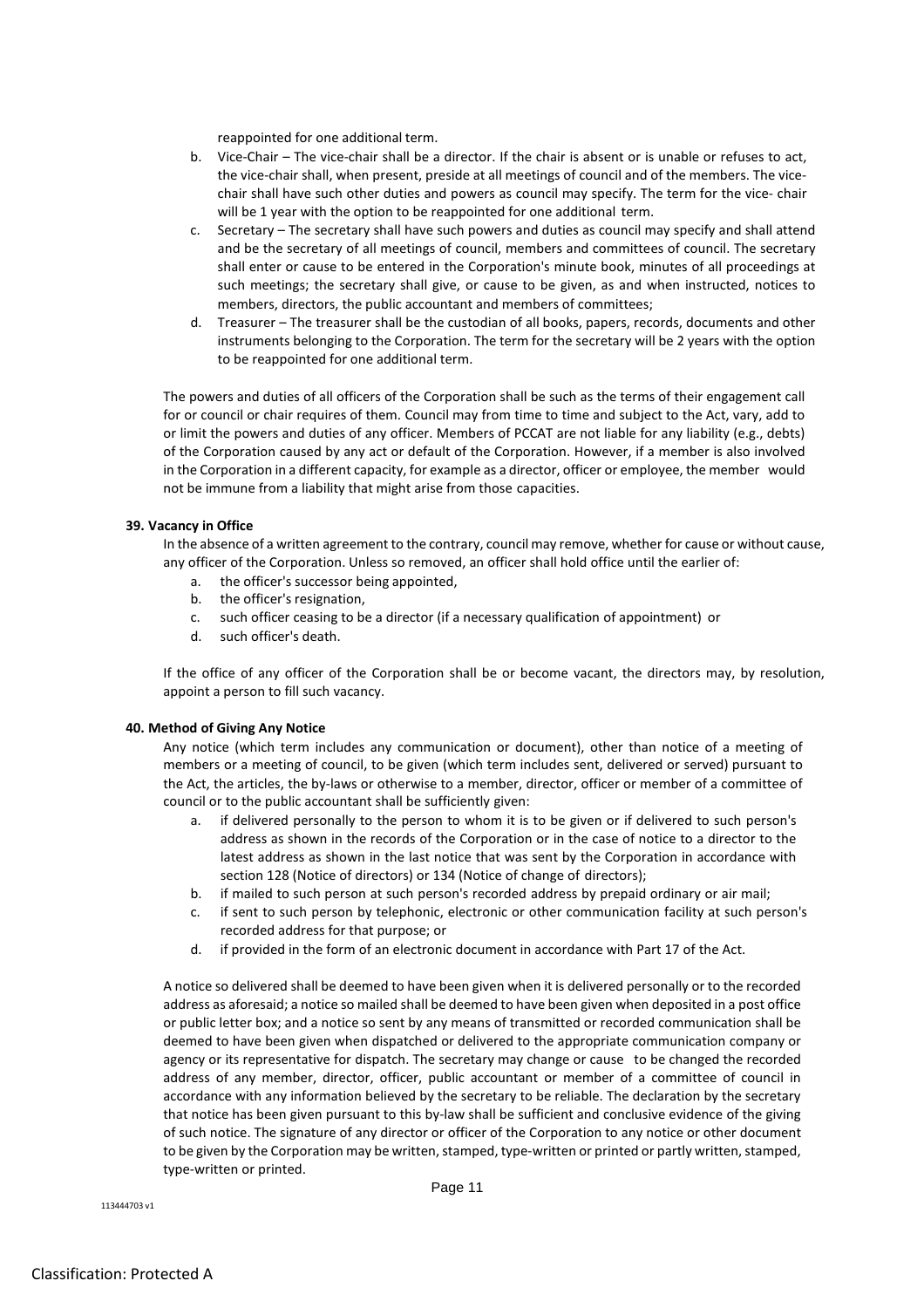#### **41. Invalidity of any Provisions of this By-law**

The invalidity or unenforceability of any provision of this by-law shall not affect the validity or enforceability of the remaining provisions of this by-law.

#### **42. Omissions and Errors**

The accidental omission to give any notice to any member, director, officer, member of a committee of council or public accountant, or the non-receipt of any notice by any such person where the Corporation has provided notice in accordance with the by-laws or any error in any notice not affecting its substance shall not invalidate any action taken at any meeting to which the notice pertained or otherwise founded on such notice.

#### **43. Member Remedies**

Intentionally deleted.

#### **44. Mediation and Arbitration**

Disputes or controversies among members, directors, officers, committee members, or volunteers of the Corporation are as much as possible to be resolved in accordance with mediation and/or arbitration as provided in the section on dispute resolution mechanism of this by-law.

## **45. Dispute Resolution Mechanism**

In the event that a dispute or controversy among members, directors, officers, committee members or volunteers of the Corporation arising out of or related to the articles or by-laws, or out of any aspect of the operations of the Corporation is not resolved in private meetings between the parties then without prejudice to or in any other way derogating from the rights of the members, directors, officers, committee members, employees or volunteers of the Corporation as set out in the articles, by-laws or the Act, and as an alternative to such person instituting a law suit or legal action, such dispute or controversy shall be settled by a process of dispute resolution as follows:

- a. The dispute or controversy shall first be submitted to a panel of mediators whereby the one party appoints one mediator, the other party (or if applicable the council of the Corporation) appoints one mediator, and the two mediators so appointed jointly appoint a third mediator. The three mediators will then meet with the parties in question in an attempt to mediate a resolution between the parties.
- b. The number of mediators may be reduced from three to one or two upon agreement of the parties.
- c. If the parties are not successful in resolving the dispute through mediation, then the parties agree that the dispute shall be settled by arbitration before a single arbitrator, who shall not be any one of the mediators referred to above, in accordance with the provincial or territorial legislation governing domestic arbitrations in force in the province or territory where the registered office of the Corporation is situated or as otherwise agreed upon by the parties to the dispute. The parties agree that all proceedings relating to arbitration shall be kept confidential and there shall be no disclosure of any kind. The decision of the arbitrator shall be final and binding and shall not be subject to appeal on a question of fact, law or mixed fact and law.

All costs of the mediators appointed in accordance with this section shall be borne equally by the parties to the dispute or the controversy. All costs of the arbitrators appointed in accordance with this section shall be borne by such parties as may be determined by the arbitrators.

#### **46. By-laws and Effective Date**

Subject to the articles, the council may, by resolution, make, amend or repeal any by-laws that regulate the activities or affairs of the Corporation. Any such by-law, amendment or repeal shall be effective from the date of the resolution of directors until the next meeting of members where it may be confirmed, rejected or amended by the members by ordinary resolution. If the by-law, amendment or repeal is confirmed or confirmed as amended by the members it remains effective in the form in which it was confirmed. The by-law, amendment or repeal ceases to have effect if it is not submitted to the members at the next meeting of members or if it is rejected by the members at the meeting.